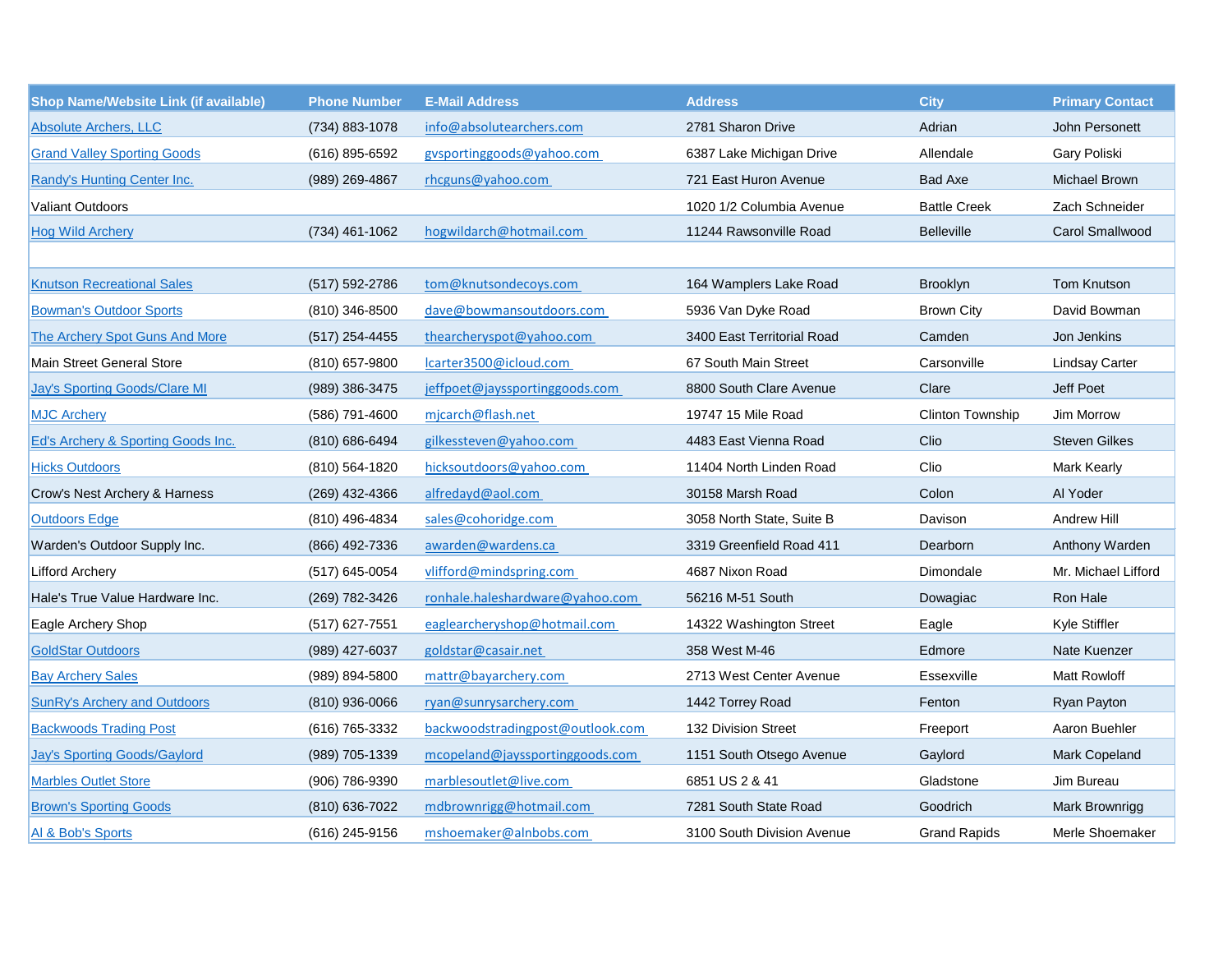| <b>Shop Name/Website Link (if available)</b> | <b>Phone Number</b> | <b>E-Mail Address</b>                  | <b>Address</b>                    | <b>City</b>           | <b>Primary Contact</b>  |
|----------------------------------------------|---------------------|----------------------------------------|-----------------------------------|-----------------------|-------------------------|
| <b>Archery Unlimited Inc.</b>                | (606) 235-0145      | spotdodger@aol.com                     | 824 Lake Michigan Drive Northwest | <b>Grand Rapids</b>   | Frank Rus               |
| <b>Archer Full Throttle, LLC</b>             | (877) 903-0866      | customerservice@archerfullthrottle.com | 4012 Wressel Road                 | <b>Harbor Springs</b> | Angelia Cranney         |
| Al & Pete's Sport Shop                       | (269) 945-4417      | lisaskidmore@att.net                   | 111 South Jefferson Street        | Hastings              | Peter Schantz           |
| Bob's Gun & Tackle Shop Inc.                 | (269) 945-4106      | bobsgt@voyager.net                     | 2208 West M-43 Highway            | Hastings              | Stephen Hayes           |
| <b>Hesperia Sport Shop</b>                   | (231) 854-3965      |                                        | 65 Alpha Drive                    | Hesperia              | Jim Lavin               |
| Long Range Archery, LLC                      | $(616)$ 399-3011    | longrangearchery2@gmail.com            | 2530 Van Ommen Drive              | Holland               | Peter Miedema           |
| <b>Spot Shooter Archery, LLC</b>             | (248) 249-4386      | spotshooterarchery@yahoo.com           | 3525 Grange Hall Road             | Holly                 | Jim Beasley             |
| Mac's Rustic Sports Shop                     | (231) 937-4372      | rusticsports@yahoo.com                 | 519 Ensley Street                 | <b>Howard City</b>    | Nick MacTavish          |
| <b>Hardcore Outfitters</b>                   | (906) 828-1034      | hcostore@yahoo.com                     | 1616 North Stephenson Avenue      | Iron Mountain         | <b>Mike Pelletier</b>   |
| <b>Schupbach's Sporting Goods</b>            | (517) 782-8418      | bdschupbach@yahoo.com                  | 141 West Pearl Street             | Jackson               | Kelly Schupbach         |
| <b>Brooks' Archery Inc.</b>                  | (269) 343-7364      | chris@brooksarchery.com                | 2834 Portage Street               | Kalamazoo             | <b>Chris Pillars</b>    |
| D & R Sports Center Inc.                     | (269) 372-2277      | ken@dandrsports.com                    | 8178 West Main Street             | Kalamazoo             | Ken Vandervest          |
| <b>GoldStar Outdoors II</b>                  | $(616)$ 374-8001    | goldstaroutdoors2@gmail.com            | 12208 South State Road            | Lake Odessa           | Jon Couch               |
| <b>Hunters Den</b>                           | $(810)$ 664-6401    | info@huntersdenlapeer.com              | 2110 North Lapeer Road            | Lapeer                | Scott Vice              |
| <b>Frank's Great Outdoors</b>                | (989) 697-5341      | don@franksgreatoutdoors.com            | 1212 North Huron Road             | Linwood               | Don Beaver              |
| Captain Chuck's II Inc.                      | (231) 843-4458      | captainchucks2@gmail.com               | 5756 West US 10                   | Ludington             | Scott Keegstra          |
| <b>Ben's Great Outdoors</b>                  | (989) 635-7548      | jzyrowski@benssupercenter.com          | 2424 South VanDyke                | Marlette              | Casey Zuhlke            |
| LaFountain's Gun & Archery                   | (269) 781-8155      | lfga@sbcglobal.net                     | 20172 East Michigan Avenue        | Marshall              | Kyle LaFountain         |
| <b>Kruizenga Archery</b>                     | $(269)$ 668-3014    | markk@westmirealty.com                 | 24780 M-43                        | Mattawan              | Mark Kruizenga          |
| <b>Archers Archery, LLC</b>                  | (989) 832-1672      | aarcher1058@hotmail.com                | 680 1/2 South Poseyville Road     | Midland               | Marilyn Hoover          |
| Reed Archery & More, LLC                     | (989) 513-5800      | reedarchery@hotmail.com                | 1510 East Gay Lane                | Midland               | Daniel Reed             |
| <b>Adams Archery Inc.</b>                    | (734) 461-0266      | diana@adamsarchery.com                 | 7730 Willow Road                  | Milan                 | Diana Wanty             |
| <b>Ausable River Outfitters</b>              | (989) 826-6900      | brian@ausableriveroutfitters.com       | 206 South Morenci Avenue          | Mio                   | <b>Brian Sukarukoff</b> |
| Johnson's Great Outdoors                     | (231) 893-6688      | johnsonsgreatoutdoors@yahoo.com        | 8665 Water Street                 | Montague              | Mitch Johnson           |
| <b>Eagles Eye Archery &amp; Sport Shop</b>   | (231) 246-8964      | eagleseyearchery1@gmail.com            | 5490 East Apple Avenue            | Muskegon              | Steve Long              |
| <b>Muskegon Bowman Inc.</b>                  | (231) 766-3447      | info@muskegonbowmen.com                | 2380 Central Road                 | Muskegon              | Russ Richards           |
|                                              |                     |                                        |                                   |                       |                         |
| One Shot Archery & 3D Course                 | (269) 635-3500      | oneshot.kek@gmail.com                  | 1095 Shoreland Drive              | <b>Niles</b>          | Karen Kemp              |